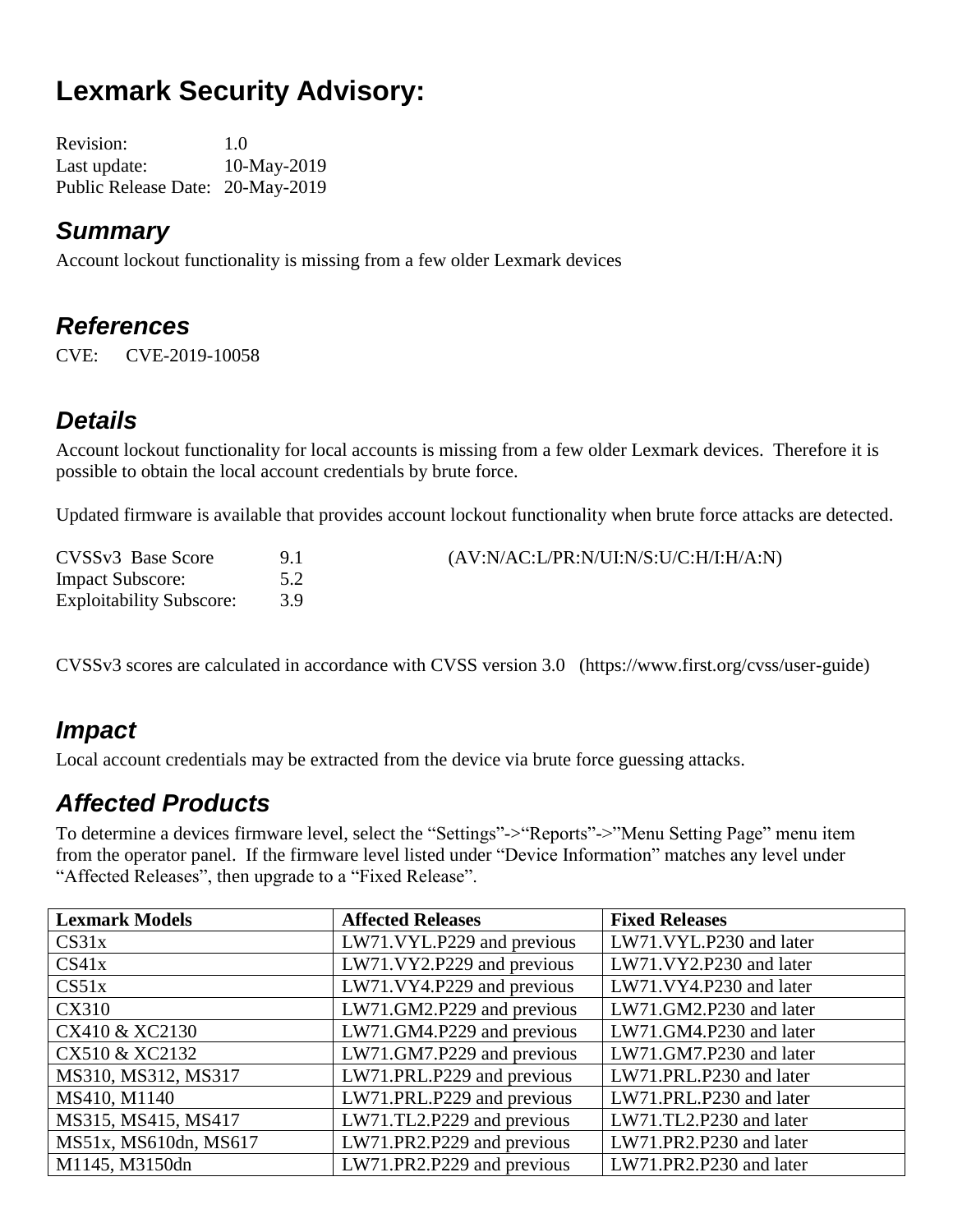| MS610de, M3150              | LW71.PR4.P229 and previous  | LW71.PR4.P230 and later  |
|-----------------------------|-----------------------------|--------------------------|
| MS71x, M5163dn              | LW71.DN2.P229 and previous  | LW71.DN2.P230 and later  |
| MS810, MS811, MS812, MS817, | LW71.DN2.P229 and previous  | LW71.DN2.P230 and later  |
| MS818                       |                             |                          |
| MS810de, M5155, M5163       | LW71.DN4.P229 and previous  | LW71.DN4.P230 and later  |
| MS812de, M5170              | LW71.DN7.P229 and previous  | LW71.DN7.P230 and later  |
| MS91x                       | LW71.SA.P229 and previous   | LW71.SA.P230 and later   |
| MX31x, XM1135               | LW71.SB2.P229 and previous  | LW71.SB2.P230 and later  |
| MX410, MX510 & MX511        | LW71.SB4.P229 and previous  | LW71.SB4.P230 and later  |
| XM1140, XM1145              | LW71.SB4.P229 and previous  | LW71.SB4.P230 and later  |
| MX610 & MX611               | LW71.SB7.P229 and previous  | LW71.SB7.P230 and later  |
| XM3150                      | LW71.SB7.P229 and previous  | LW71.SB7.P230 and later  |
| MX71x, MX81x                | LW71.TU.P229 and previous   | LW71.TU.P230 and later   |
| XM51xx & XM71xx             | LW71.TU.P229 and previous   | LW71.TU.P230 and later   |
| MX91x & XM91x               | LW71.MG.P229 and previous   | LW71.MG.P230 and later   |
| MX6500e                     | LW71.JD.P229 and previous   | LW71.JD.P230 and later   |
| C746                        | LHS60.CM2.P705 and previous | LHS60.CM2.P706 and later |
| C748, CS748                 | LHS60.CM4.P705 and previous | LHS60.CM4.P706 and later |
| C792, CS796                 | LHS60.HC.P705 and previous  | LHS60.HC.P706 and later  |
| C925                        | LHS60.HV.P705 and previous  | LHS60.HV.P706 and later  |
| C950                        | LHS60.TP.P705 and previous  | LHS60.TP.P706 and later  |
| X548 & XS548                | LHS60.VK.P705 and previous  | LHS60.VK.P706 and later  |
| X74x & XS748                | LHS60.NY.P705 and previous  | LHS60.NY.P706 and later  |
| X792 & XS79x                | LHS60.MR.P705 and previous  | LHS60.MR.P706 and later  |
| X925 & XS925                | LHS60.HK.P705 and previous  | LHS60.HK.P706 and later  |
| X95x & XS95x                | LHS60.TQ.P705 and previous  | LHS60.TQ.P706 and later  |
| 6500e                       | LHS60.JR.P705 and previous  | LHS60.JR.P706 and later  |
| C734                        | LR.SK.P815 and previous     | LR.SK.P816 and later     |
| C736                        | LR.SKE.P815 and previous    | LR.SKE.P816 and later    |
| E46x                        | LR.LBH.P815 and previous    | LR.JBH.P816 and later    |
| T65x                        | LR.JP.P815 and previous     | LR.JP.P816 and later     |
| X46x                        | LR.BS.P815 and previous     | LR.BS.P816 and later     |
| X65x                        | LR.MN.P815 and previous     | LR.MN.P816 and later     |
| X73x                        | LR.FL.P815 and previous     | LR.FL.P816 and later     |
| W850                        | LP.JB.P815 and previous     | LP.JB.P816 and later     |
| X86x                        | LP.SP.P815 and previous     | LP.SP.P816 and later     |

#### *Obtaining Updated Software*

To obtain firmware that resolves this issue or if you have special code, please contact Lexmark's Technical Support Center at [http://support.lexmark.com](http://support.lexmark.com/) to find your local support center.

## *Workarounds*

Lexmark recommends a firmware update if your device has affected firmware.

#### *Exploitation and Public Announcements*

Lexmark is not aware of any malicious use against Lexmark products of the vulnerability described in this advisory.